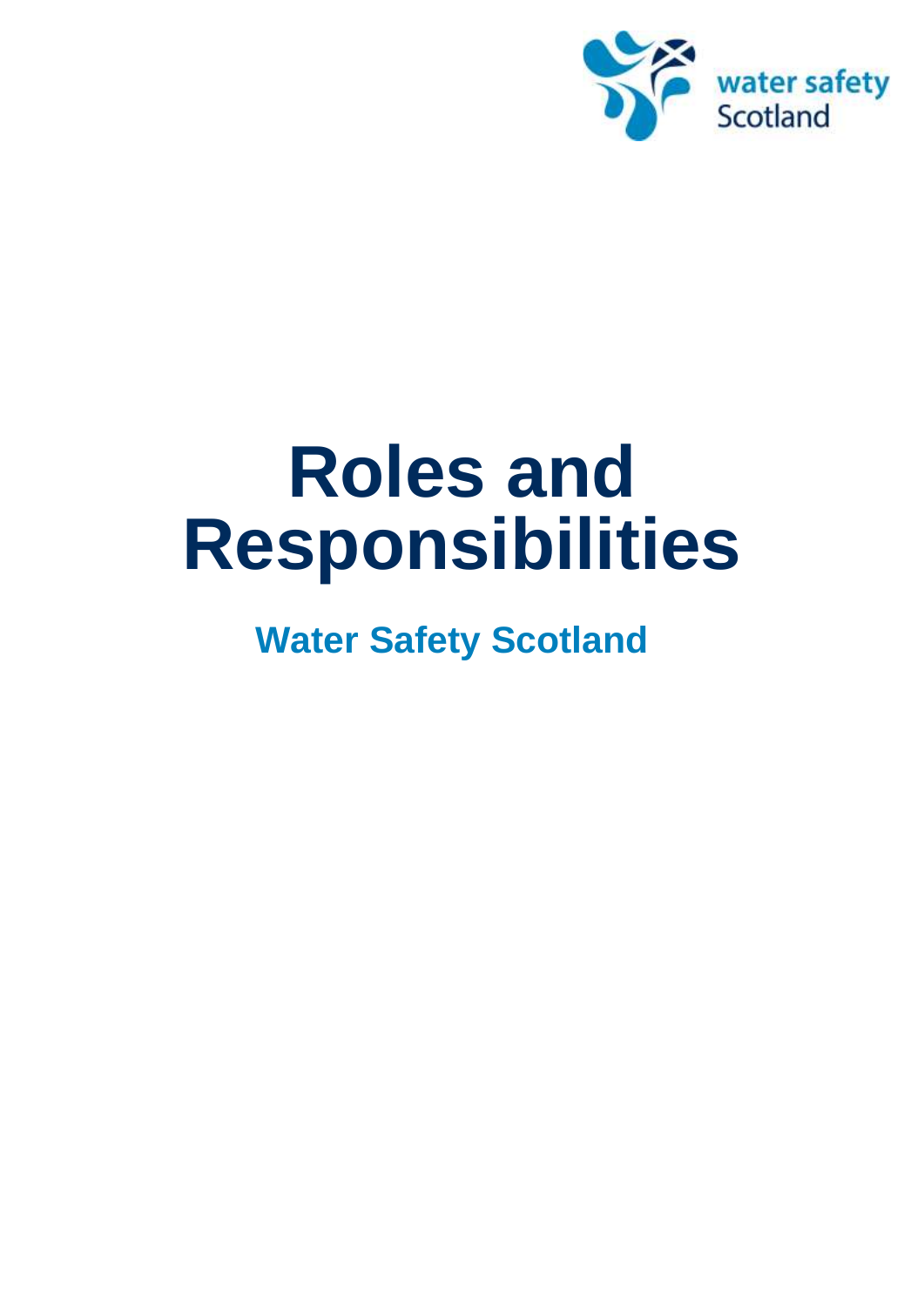## **Document History**

### **Approval by Water Safety Scotland Steering Group:**

| Date       | <b>Version</b> |
|------------|----------------|
| 07/07/2017 |                |
| 29/03/2018 | o              |
| 22/05/2019 | 3              |
| 24/10/2019 |                |
| 02/12/2019 | 5              |
| 05/10/2021 | Բ              |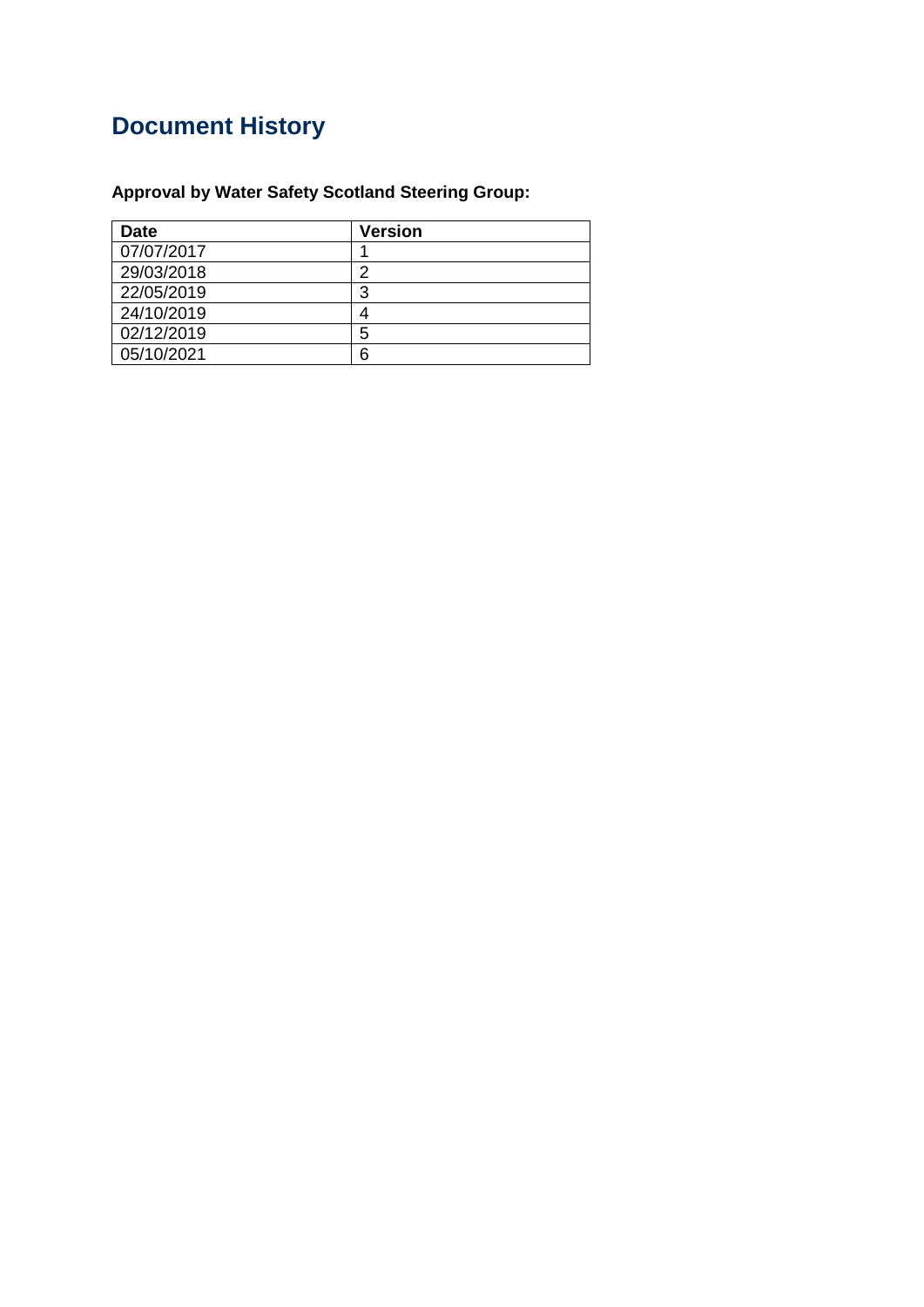## **Roles and Responsibilities**

This document provides the roles and responsibilities of the Steering Group of Water Safety Scotland and individual organisations (where appropriate). This document should be read in conjunction with the Terms of Reference and forms part of Water Safety Scotland's governance.

#### **The Steering Group**

The Steering Group supports Water Safety Scotland and works to plan and promote its main objectives. Made up of an Independent Chair, a Vice Chair and the Secretariat, who in addition to their specific roles, also function as a Steering Group and share overall responsibility for Water Safety Scotland. Decisions made must include all three members and are therefore liable in equal proportion.

In special circumstances where the Steering Group fails to reach a satisfactory decision or the subject matter requires extra insight; the issue will be presented to the main Water Safety Scotland group for a vote.

#### **Key Responsibilities**

- Responsibility for Water Safety Scotland and the implementation of Scotland's Drowning Prevention Strategy
- Acting in a critical manner to ensure the governance framework/documents are complied with
- Updating the Terms of Reference and other Governance documents (when applicable)
- Manage and monitor branding in line with guidelines and governance
- Reviewing minutes for all group and subgroup meetings
- Responsibility to share Water Safety Scotland communications with the Steering Group e.g. events, key meetings (within five working days)
- Member engagement and management
- Approval and support of new subgroups and working groups
- Responsibility for ensuring that social media accounts are relevant and fair
- Producing an annual report on Water Safety Scotland for members and the public

Any member of the Water Safety Scotland steering group who is engaged in an activity which could be perceived as lobbying and includes reference to Water Safety Scotland must ensure that other members of the Steering Group are made aware within five working days.

#### **Chair**

The Chair's purpose is to provide leadership to ensure Water Safety Scotland's aims are achieved within the rules of the governing documents (Terms of Reference, Branding Guidelines, Memorandums of Understanding and other governance articles). The Chair represents Water Safety Scotland publically as the figurehead.

#### **Key Responsibilities**

- Responsibility for planning main group meetings, agendas and reviewing minutes
- Representing the group to external organisations (with approval from Steering Group) including the NWSF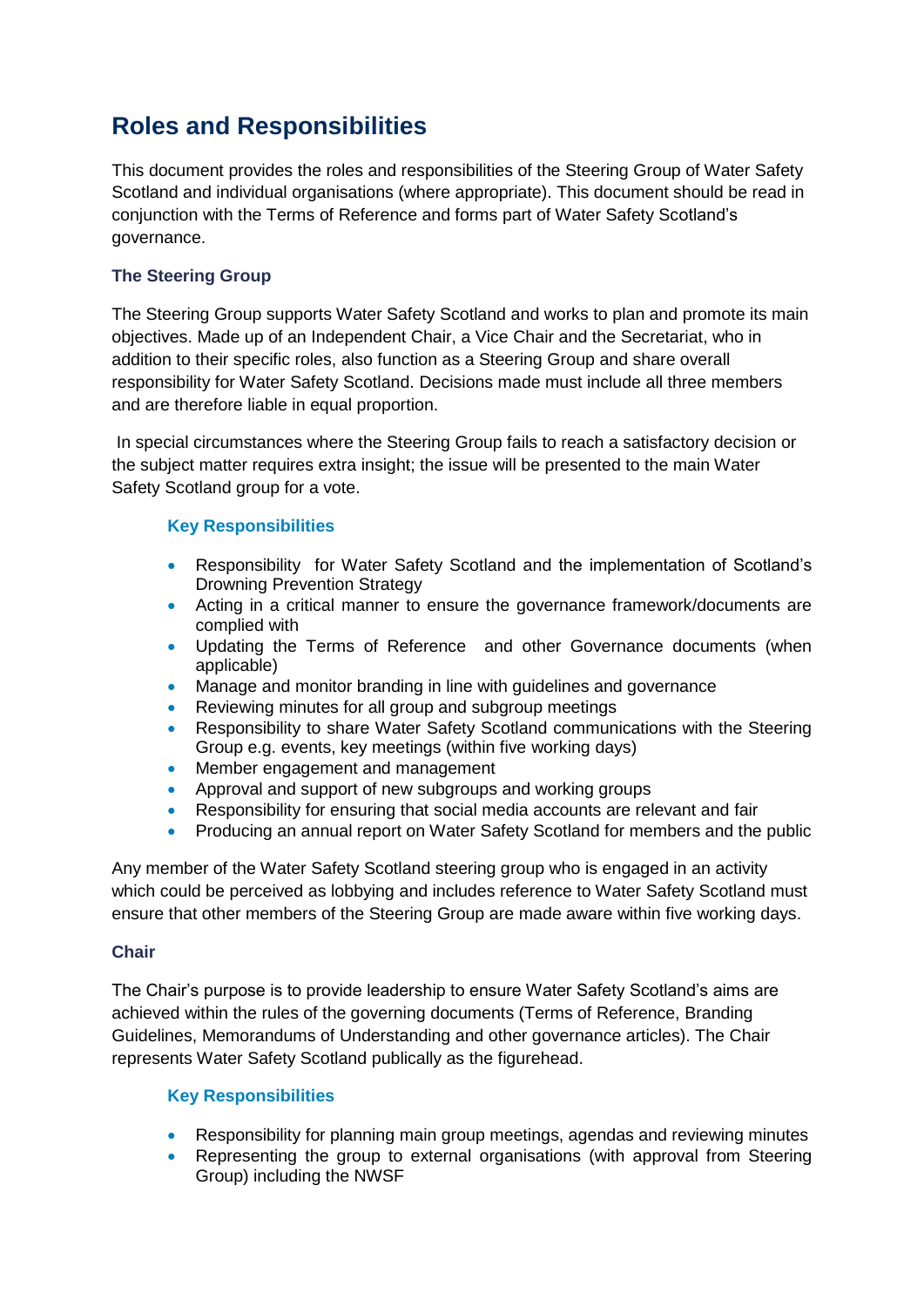- Responsibility for contacting new members to join Water Safety Scotland (in line with the membership process)
- Ensuring good governance in line with Water Safety Scotland's governance documents
- Commissioning and tasking sub groups
- **Ensuring sufficient consideration of issues**
- Promoting consensus among members
- Chairing the main group meetings.

#### **Vice Chair**

The Vice Chair assumes the role and responsibilities of the chairperson in their absence. In addition to this, the Vice Chair has specific responsibilities within Water Safety Scotland.

#### **Key Responsibilities**

- Supporting the planning of main meetings, agendas and reviewing minutes
- Consultation for the representation of Water Safety Scotland at external events representing Water Safety Scotland as the figurehead at external events when delegated
- Delegated responsibility for contacting new members to join Water Safety Scotland (in line with the membership process)
- Any other Chair task which has been delegated and agreed

#### **Secretariat**

The Secretariat's purpose is to support the functionality of Water Safety Scotland. The Secretariat is the reference point for the Chair, Vice Chair and other Water Safety Scotland members.

#### **Key Responsibilities**

- Supporting the planning of main meetings, agendas and reviewing minutes
- Ensuring effective communication with members e.g. sending notice of main group meetings, publishing minutes and dealing with correspondence
- Maintaining effective records and membership lists in line with the membership process
- Tracking Steering Group and main meetings' action items and report status at meetings
- Commissioning and tasking sub groups
- Contractual and budget accountability for Water Safety Scotland (via RoSPA)

#### **Subgroups**

Each subgroup should elect a chair and a minute taker. The chair of the subgroup has the following responsibilities:

#### **Key Responsibilities**